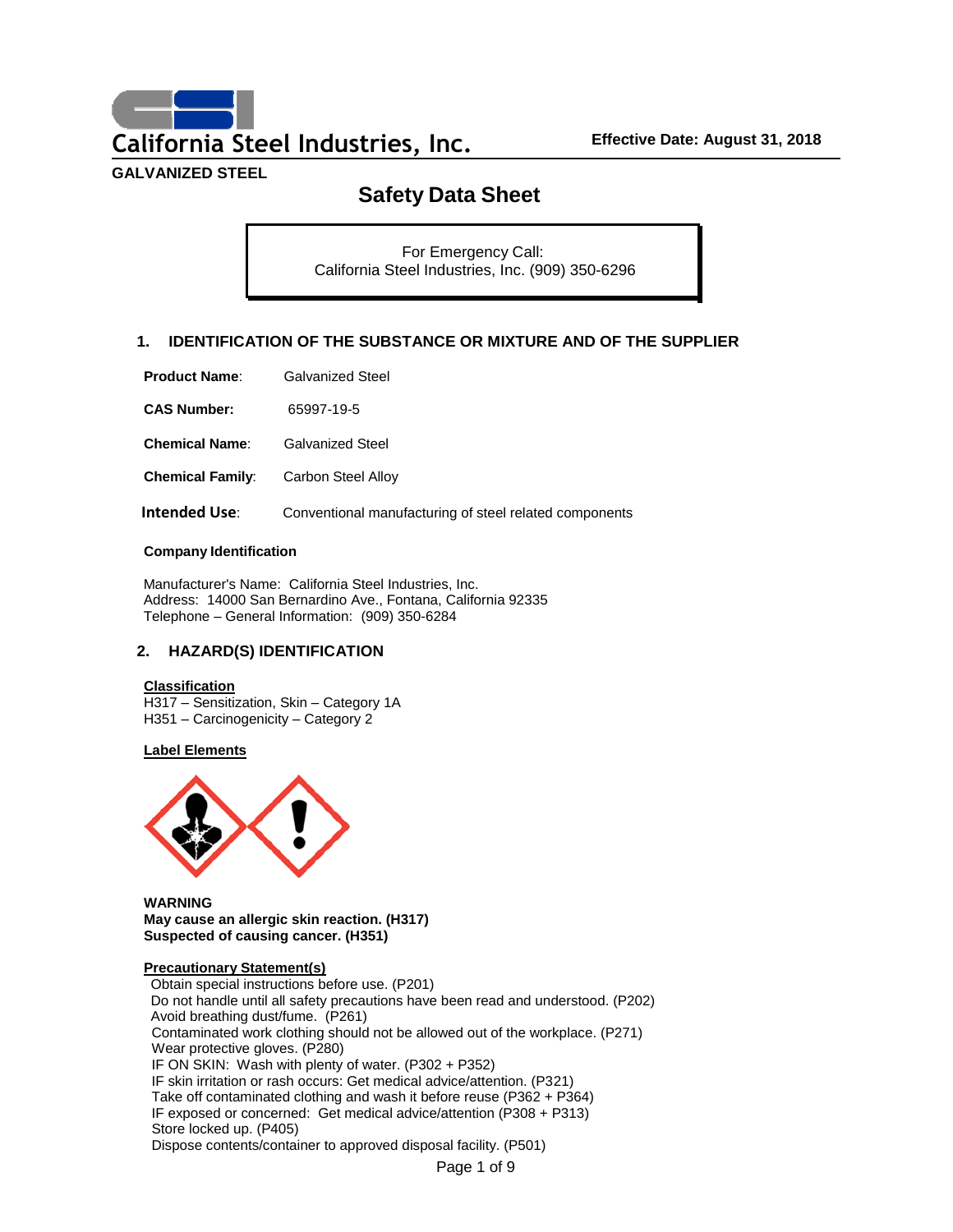# **3. COMPOSITION / INFORMATION ON INGREDIENTS**

| <b>Components</b>      | <b>Typical Weight</b> | <b>CAS Number</b> |
|------------------------|-----------------------|-------------------|
| Base metal & Residuals | Percentage            |                   |
| <b>Iron</b>            | >97                   | 7439-89-6         |
| Manganese              | $0.10 - 1.35$         | 7439-96-5         |
| Silicon                | $0.35$ max            | 7440-21-3         |
| Carbon                 | $0.25$ max            | 7440-44-0         |
| Copper                 | $0.25$ max            | 7440-50-8         |
| <b>Nickel</b>          | $0.10 \text{ max}$    | 7440-02-0         |
| Chromium Alloy         | $0.10 \text{ max}$    | 7440-47-3         |
| Aluminum               | $0.08$ max            | 7429-90-5         |
| Molybdenum             | $0.05$ max            | 7439-98-7         |
| Columbium              | $0.060$ max           | 7440-03-1         |
| Sulfur                 | $0.025$ max           | 7704-34-9         |
| Phosphorus             | $0.025$ max           | 7723-14-0         |
| Nitrogen               | $0.012$ max           | 7727-37-9         |
| Vanadium               | $0.04$ max            | 7440-62-2         |
| Titanium               | $0.080$ max           | 7440-32-6         |

| <b>Components</b>        | <b>Typical Weight</b> | <b>CAS Number</b> |
|--------------------------|-----------------------|-------------------|
| <b>Coating Materials</b> | Percentage            |                   |
| Zinc                     | >99                   | 7440-66-6         |
| Aluminum                 | $0.15 - 0.30$         | 7429-90-5         |

### **4. FIRST AID MEASURES**

**Eyes**: If irritation or redness develops from dust exposure, move victim away from exposure and into fresh air. Flush eyes with clean water. If symptoms persist, seek medical attention.

**Skin**: First aid is not normally required. However, it is good practice to wash any material from the skin.

**Inhalation**: First aid is not normally required. If breathing difficulties develop, move victim away from source of exposure and into fresh air. Seek immediate medical attention

**Ingestion**: First aid is not normally required; however, if dust is swallowed and symptoms develop, seek medical attention.

### **Most important symptoms and effects**

**Acute:** Breathing or swallowing dusts or fumes from welding, grinding, sawing and burning may cause irritation of the nose, throat and digestive tract. **Delayed:** None known.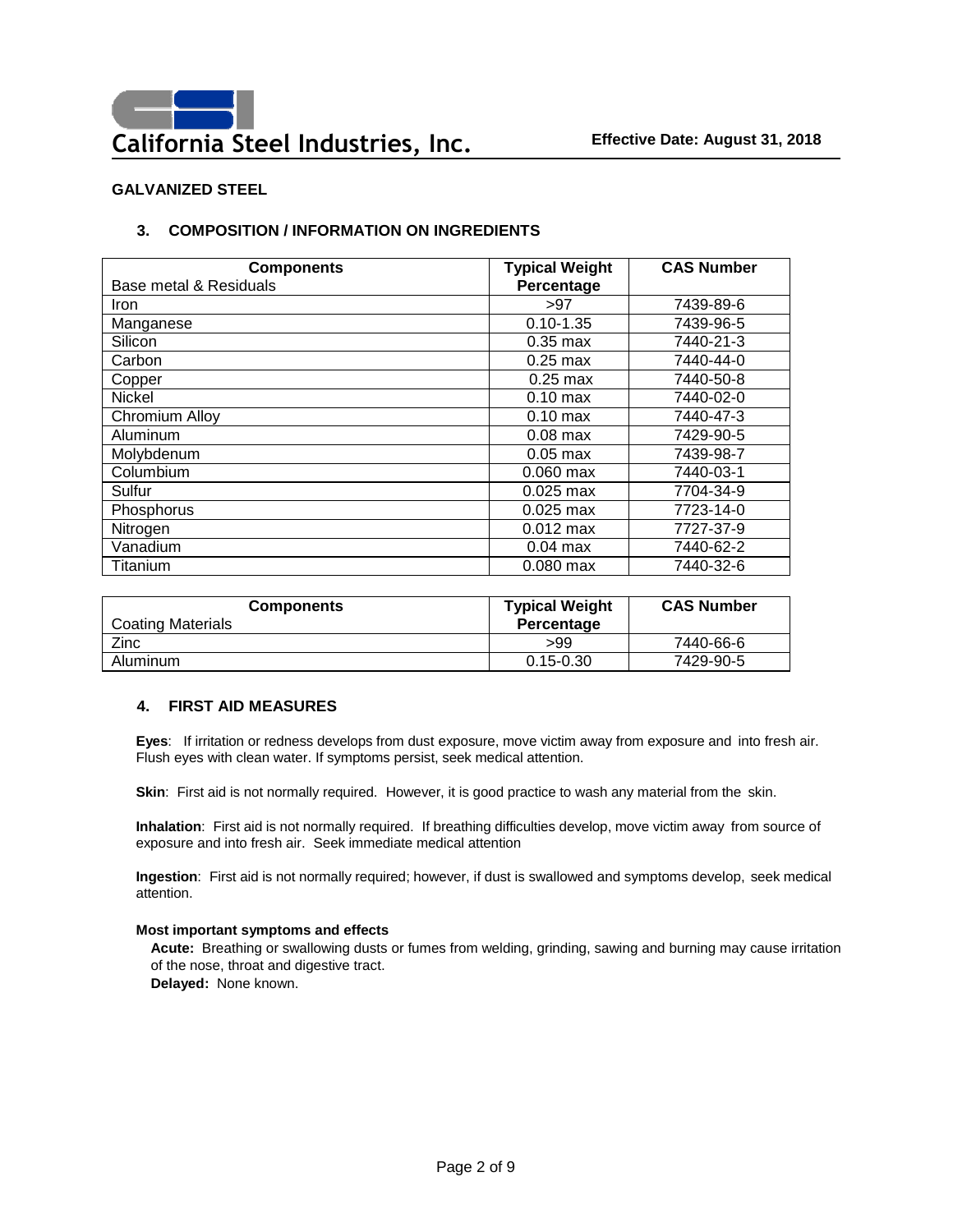**Other Comments:** Chronic exposure to manganese may result in a central nervous system disorder (manganism). Symptoms may include confusion, bizarre behavior, visual hallucinations, difficulty with speech and movement, tremor, loss of balance, decreased libido and impotence.

Chronic exposure to high concentrations of iron have been associated with hemosiderosis, hemochromatosis and in severe cases, liver cirrhosis. Typical occupational exposures to iron compounds are not expected to cause these effects. Chronic inhalation can produce "mottling" of the lungs (siderosis). This is considered a benign pneumoconiosis and does not normally lead to fibrosis or cause significant physiologic impairment.

### **5. FIRE FIGHTING MEASURES**

| <b>NFPA Fire Rating:</b> | <b>Health Hazard</b> | $0(2^*)$ |
|--------------------------|----------------------|----------|
|                          | Flammability         | O        |
|                          | Reactivity           | 0        |

**Key**: Least =  $0$ , Slight =  $1$ , Moderate =  $2$ , High =  $3$ , Extreme =  $4$ \*If dust is generated

**Extinguishing Media:** Use dry chemicals, sand, earth, water spray or regular foam for fires involving powder or dust.

### **Specific hazards arising from the chemical**

**Unusual Fire and Explosive Hazards**: No unusual fire or explosive hazards are expected. However, dust powder or fumes are flammable or explosive when exposed to heat or flames.

**Hazardous Combustion Products:** Combustion may yield smoke, metal oxides and other products of incomplete combustion.

**Special Protective Actions for Firefighters:** For fires beyond the initial stage; emergency responders in the immediate hazard area should wear protective clothing. When the potential chemical hazard is unknown, in enclosed or confined spaces, or when explicitly required by DOT, a self-contained breathing apparatus should be worn. In addition, wear other appropriate protective equipment as conditions warrant (see Section 8). Isolate immediate hazard area and keep unauthorized personnel out. Stop spill/release if it can be done with minimal risk. Move undamaged containers from immediate hazard area if it can be done with minimal risk. Water spray may be useful in minimizing or dispersing vapors. Cool equipment exposed to fire with water, if it can be done with minimal risk.

### **6. ACCIDENTAL RELEASE MEASURES**

**Personal Precautions:** In case of dust release, stay upwind and away from spill. Notify persons down-wind of spill/release, isolate immediate hazard area and keep unauthorized personnel out. Contain spill if it can be done with minimal risk. Wear appropriate protective equipment including respiratory protection as conditions warrant (see Section 8). See Sections 2 and 7 for additional information on hazards and precautionary measures.

**Environmental Precautions:** Prevent spilled material from entering sewers, storm drains, other unauthorized treatment drainage systems, and natural waterways.

**Methods and Materials for Containment and Clean-up:** Notify relevant authorities in accordance with all applicable regulations. Immediately clean-up of any spill is recommended. Sweep up and package appropriately for disposal.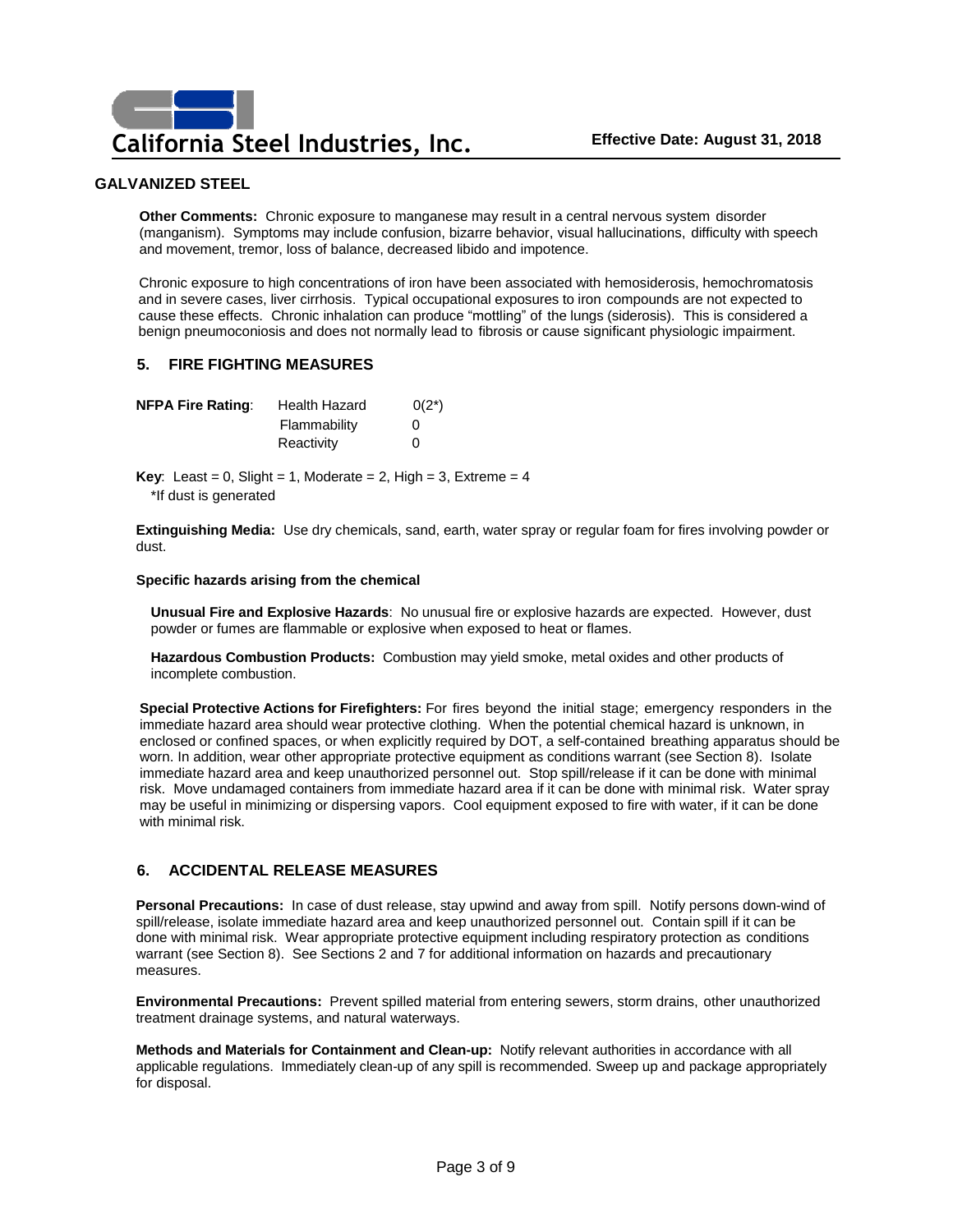# **7. HANDLING AND STORAGE**

**Precautions for safe handling**: Obtain special instructions before use. Do not handle until all safety precautions have been read and understood. The use of appropriate respiratory protection is advised when concentrations exceed any established exposure limits (see Sections 2 and 8). Wash thoroughly after handling. Do not wear contaminated clothing or shoes. Use good personal hygiene practice.

**Conditions for safe storage:** Keep away from any incompatible material (see Section 10).

# **8. EXPOSURE CONTROLS / PERSONAL PROTECTION**

| <b>Component</b>                                            | <b>ACGIH TLV</b>                                               | <b>ACGIH STEL</b>              | <b>OSHA PEL</b>                                                                                                 | <b>OSHA STEL</b>        |
|-------------------------------------------------------------|----------------------------------------------------------------|--------------------------------|-----------------------------------------------------------------------------------------------------------------|-------------------------|
| Particulates.<br>Not Otherwise<br>Specified if<br>generated | 10 mg/m <sup>3</sup> total<br>3 mg/m <sup>3</sup> - respirable | None                           | 15 mg/m <sup>3</sup> total<br>5 mg/m <sup>3</sup> respirable                                                    | None                    |
| Chromium Alloy                                              | $0.5 \text{ mg/m}^3$                                           | None                           | 1 mg/m $^{\circ}$                                                                                               | None                    |
| <b>Iron</b><br>(oxide dust & fume)                          | 5 mg/ $m^3$ – respirable                                       | None                           | 10 mg/m $3$                                                                                                     | None                    |
| Manganese                                                   | 0.02 mg/ $m^3$ – respirable<br>$0.1 \text{ mg/m}$ – inhalable  | None                           | None                                                                                                            | 5 mg/m $3$<br>(CEILING) |
| <b>Nickel</b>                                               | 1.5 mg/m<br>0.2 mg/m $^3$ (insoluble)                          | None                           | 1 mg/m $3$                                                                                                      | None                    |
| Zinc (Oxide)                                                | 2 mg/m <sup>3</sup> – respirable                               | $10 \text{ mg/m}^3$ respirable | 15 mg/m <sup>3</sup> (Oxide)<br>total<br>$5 \text{ mg/m}^3$ (oxide)<br>respirable<br>5 mg/m <sup>3</sup> (fume) | None                    |

**Note: State, local or other agencies or advisory groups may have established more stringent limits. Consult an industrial hygienist or similar professional, or your local agencies, for further information.**

| <b>NFPA Fire Rating:</b> | Health Hazard | $0(2^*)$ |
|--------------------------|---------------|----------|
|                          | Flammability  | 0        |
|                          | Reactivity    | 0        |

**Key**: Least =  $0$ , Slight =  $1$ , Moderate =  $2$ , High =  $3$ , Extreme =  $4$ \*If dust is generated

**Extinguishing Media:** Use dry chemicals, sand, earth, water spray or regular foam for fires involving powder or dust.

### **Specific hazards arising from the chemical**

**Unusual Fire and Explosive Hazards**: No unusual fire or explosive hazards are expected. However, dust powder or fumes are flammable or explosive when exposed to heat or flames.

**Hazardous Combustion Products:** Combustion may yield smoke, metal oxides and other products of incomplete combustion.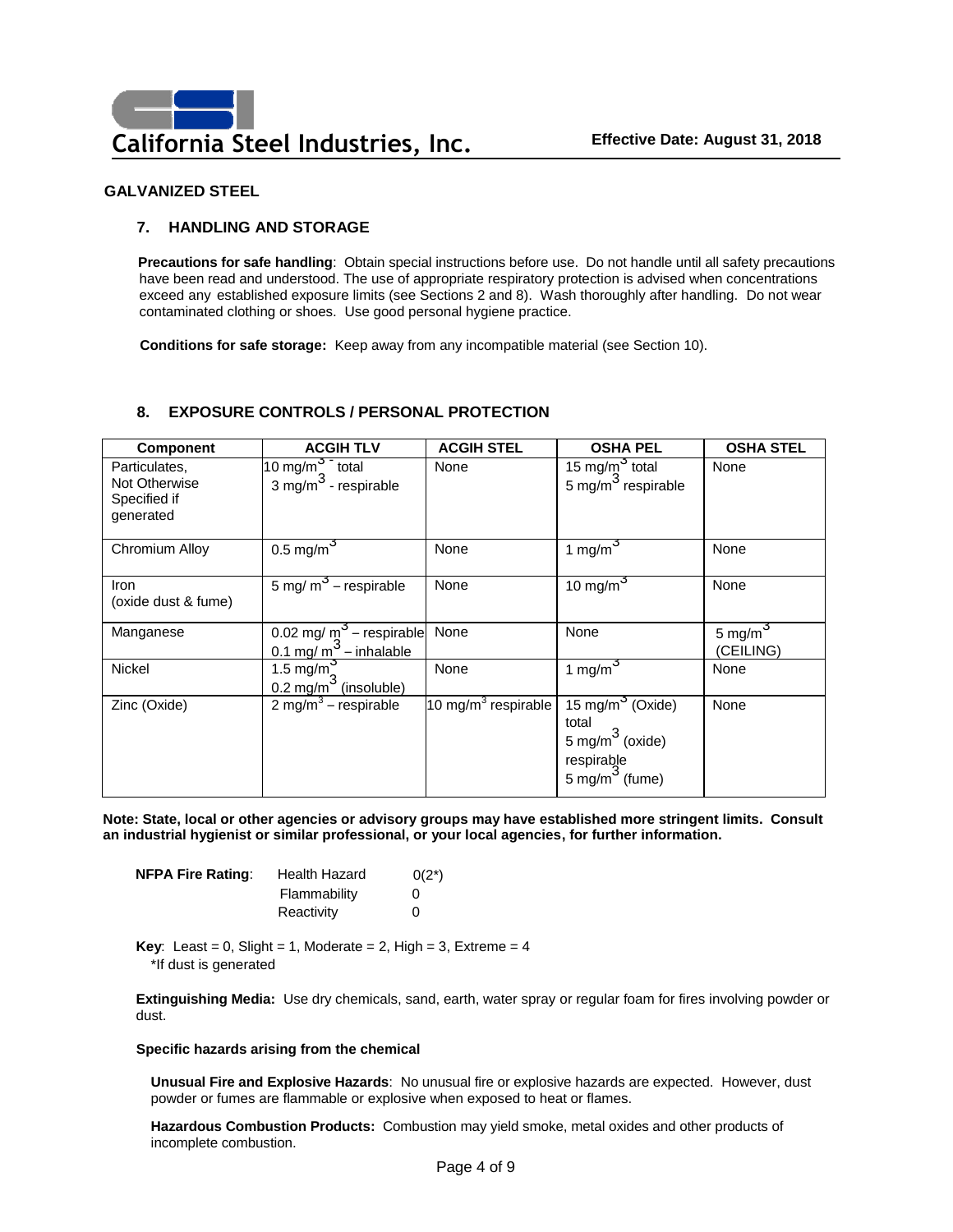# **California Steel Industries, Inc. Effective Date: August 31, 2018**

**Special Protective Actions for Firefighters:** For fires beyond the initial stage; emergency responders in the immediate hazard area should wear protective clothing. When the potential chemical hazard is unknown, in enclosed or confined spaces, or when explicitly required by DOT, a self-contained breathing apparatus should be worn. In addition, wear other appropriate protective equipment as conditions warrant (see Section 8). Isolate immediate hazard area and keep unauthorized personnel out. Stop spill/release if it can be done with minimal risk. Move undamaged containers from immediate hazard area if it can be done with minimal risk. Water spray may be useful in minimizing or dispersing vapors. Cool equipment exposed to fire with water, if it can be done with minimal risk.

# **9. PHYSICAL PROPERTIES**

**Appearance**: Metallic gray

**Odor**: Odorless

**Odor threshold level**: Not applicable

**Physical state**: Solid

**pH**: Not applicable

**Vapor pressure (mmHg and temp)**: Not applicable

**Vapor density (air = 1)**: Not applicable

**Boiling point (at 1 atm)**: Not applicable

**Melting point**: 2750°F base material; 750°F coating

**Solubility in water**: Insoluble

**Specific gravity (H20 = 1)**: 7.85

**Evaporation rate (butyl acetate = 1)**: Not applicable

### **10. STABILITY AND REACTIVITY**

**Reactivity:** Stable under normal ambient and anticipated conditions of use.

**Chemical Stability (thermal, light, etc.)**: Stable under normal conditions of storage and handling.

**Conditions to Avoid**: Storage near strong oxidizers.

**Incompatibility (materials to avoid)**: Avoid contact with strong oxidizers.

 **Hazardous Decomposition Products**: Thermal decomposition may release hazardous metal fumes.

 **Hazardous Polymerization**: Not applicable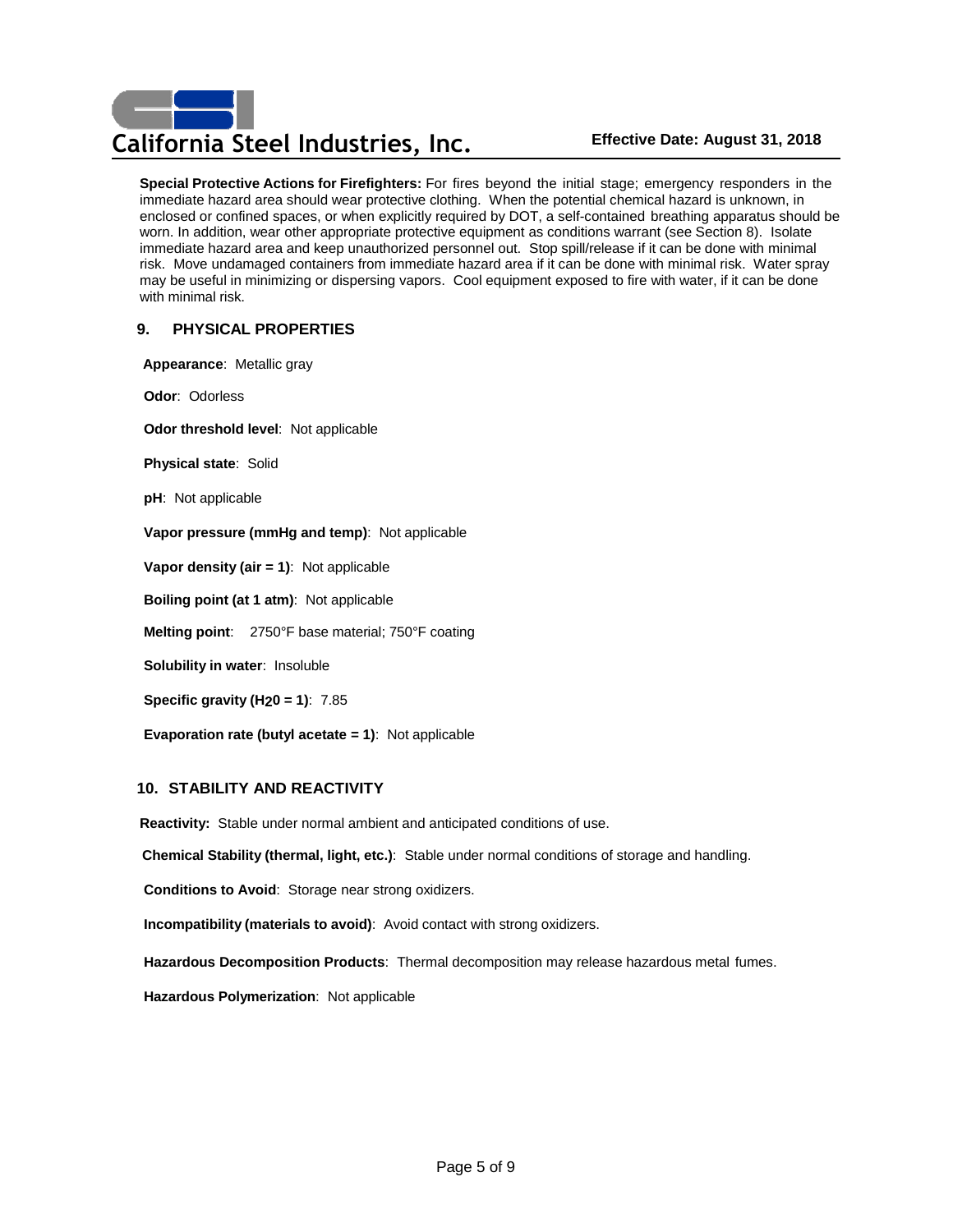### **11. TOXICOLOGICAL INFORMATION**

Information on the Toxicological Effects of Substances / Mixture

| <b>Acute Toxicity</b>                                    | Hazard                                                                               | LC50/LD50 Data                       |
|----------------------------------------------------------|--------------------------------------------------------------------------------------|--------------------------------------|
| <b>Inhalation</b><br><b>Skin Absorption</b><br>Ingestion | $LC50 > 5$ mg/l (dust)<br>h.<br>Unlikely to be hazardous<br>Unlikely to be hazardous | LD50 >2000 mg/kg<br>LD50 >5000 mg/kg |

Note: Steel products, under normal conditions, do not present an inhalation, ingestion or skin hazard. However, operations such as welding, grinding, sawing and burning, which may cause airborne particulates or fume formation, may present a health hazard.

**Skin Corrosion / Irritation:** Contact with dusts or particulates produced by cutting, welding or grinding may be abrasive and mildly irritation to the skin. Particulates ay cause a red-brown pigmentation of the skin following repeated exposure.

**Serious Eye Damage / Irritation:** Contact with dusts or particulates produced by cutting, welding or grinding may be abrasive and irritation to the eyes and cause stinging, watering and redness.

**Signs and Symptoms:** Effects of overexposure my include irritation of the nose and throat and digestive tract.

**Skin Sensitization:** Nickel, a component, may cause an allergic skin reaction.

**Respiratory Sensitization:** Not expected to be a respiratory sensitizer.

**Germ Cell Mutagenicity:** This material and its components have not been identified as mutagenic.

**Cancer:** No information available on the cancer hazard of this material. However, nickel, a component, has been identified as a cancer hazard (see below).

**Reproductive Toxicity:** No information available on the reproductive hazard of this material. However, manganese, a component, has demonstrated some effects on the male reproductive system. These effects are not sufficient enough to classify the material as a reproductive hazard (see below).

**Specific Target Organ Toxicity (Single Exposure):** Not expected to cause organ effects from single exposure.

**Specific Target Organ Toxicity (Repeated Exposure):** Not expected to cause organ effects from repeated exposure. Although Nickel has effects on the respiratory system, it is in this material below 1%.

**Aspiration Hazard:** Not applicable.

### **Manganese CAS# 7439-96-5**

Repeated administration of manganese resulted in limited evidence of male reproductive effects in laboratory animals. The adverse effects included decreased spermatids, spermatocytes and degeneration of seminiferous tubules. Chronic administration of certain inorganic manganese salts has resulted in limited evidence of central nervous system effects in laboratory animals. The effects included degenerative changes in basal ganglionic cells. These effects do not meet the criteria for classifying it as a reproductive toxicant.

### **Nickel CAS# 7440-02-0**

There is limited evidence in animals for the carcinogenicity of metallic nickel, nickel monoxides, nickel hydroxides and crystalline nickel sulfides, and limited evidence in animals for other nickel compounds (e.g., alloys, arsenide and nickel carbonyl). Occupational exposure has been associated with cancer of the lung and nasal cavity. Nickel and nickel compounds have been identified as carcinogens by NTP and IARC.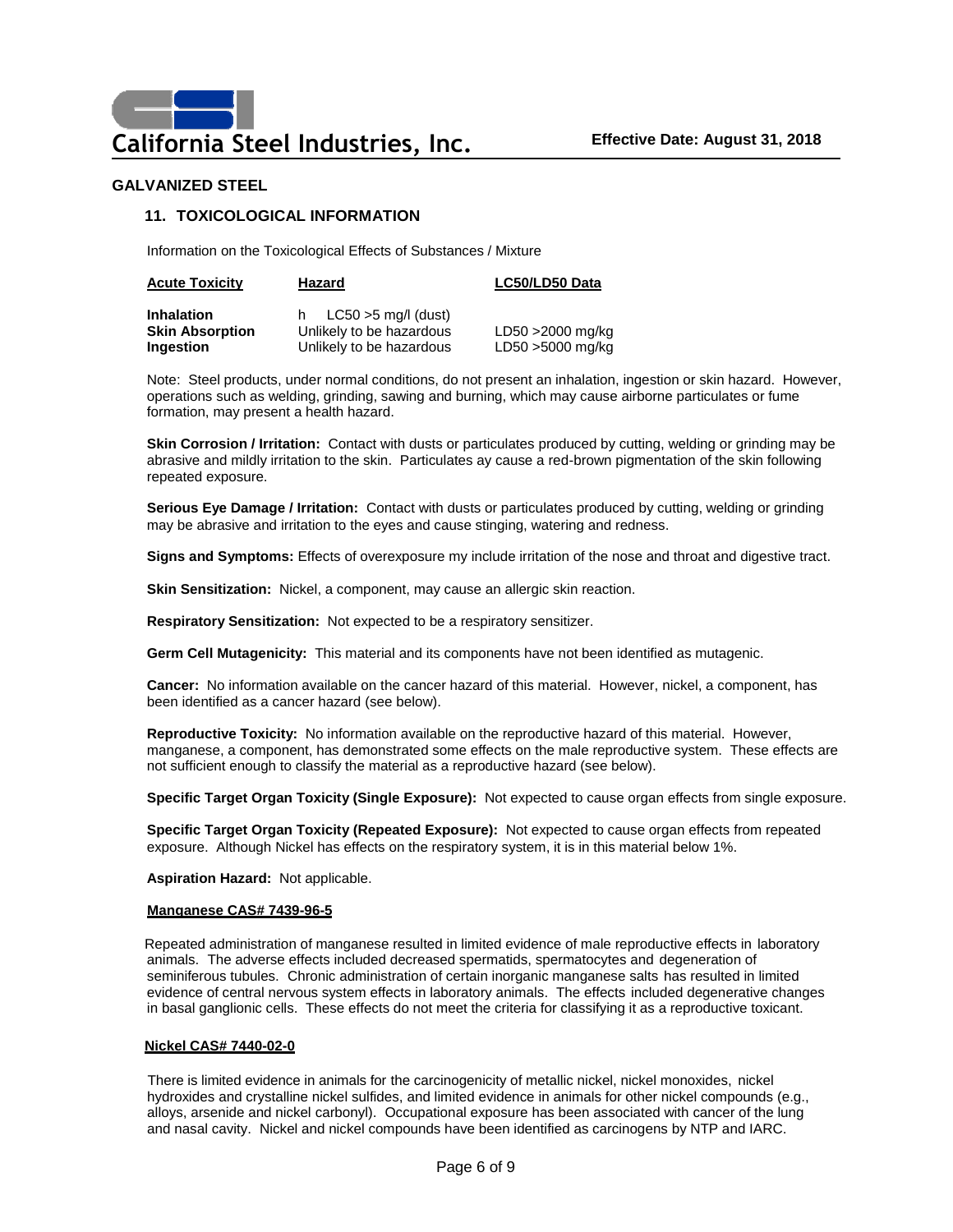### **Welding Fumes**

Welding fumes may be different in composition from the original welding product, with the chief component being ordinary oxides of metal being welded. Chronic health effects (including cancer) have been associated with the fumes and dusts of individual component metals (see above), and welding fumes as a general category have been listed by IARC as a carcinogen. There is also limited evidence that welding fumes may cause adverse reproductive and fetal effects. Evidence is stronger where welding materials contain know reproductive toxicants.

This material / product contains chemicals, including nickel and hexavalent chrome compounds known to the State of California to cause cancer and/or birth defects and/or reproductive harm that may be released during welding (see section 15).

# **12. ECOLOGICAL INFORMATION**

This material is not classified as hazardous to the aquatic environment. Components greater than or equal to 1% are not classified as hazardous.

### **13. DISPOSAL CONSIDERATIONS**

The generator of a waste is always responsible for making proper hazardous waste determinations and needs to consider state and local requirements in addition to federal regulations.

This material, if discarded as produced, is not a RCRA "listed" or "characteristic" hazardous waste. Use which results in chemical or physical change or contamination may subject it to regulation as a hazardous waste. Along with properly characterizing all waste materials, consult state and local regulations regarding the proper disposal of this material.

# **14. TRANSPORT INFORMATION**

**DOT/TC/IMO/UN Proper Shipping Name:** Not regulated **DOT/TC/IMO/UN Identification Number:** Not applicable **DOT/IMO/UN Classification:** Not regulated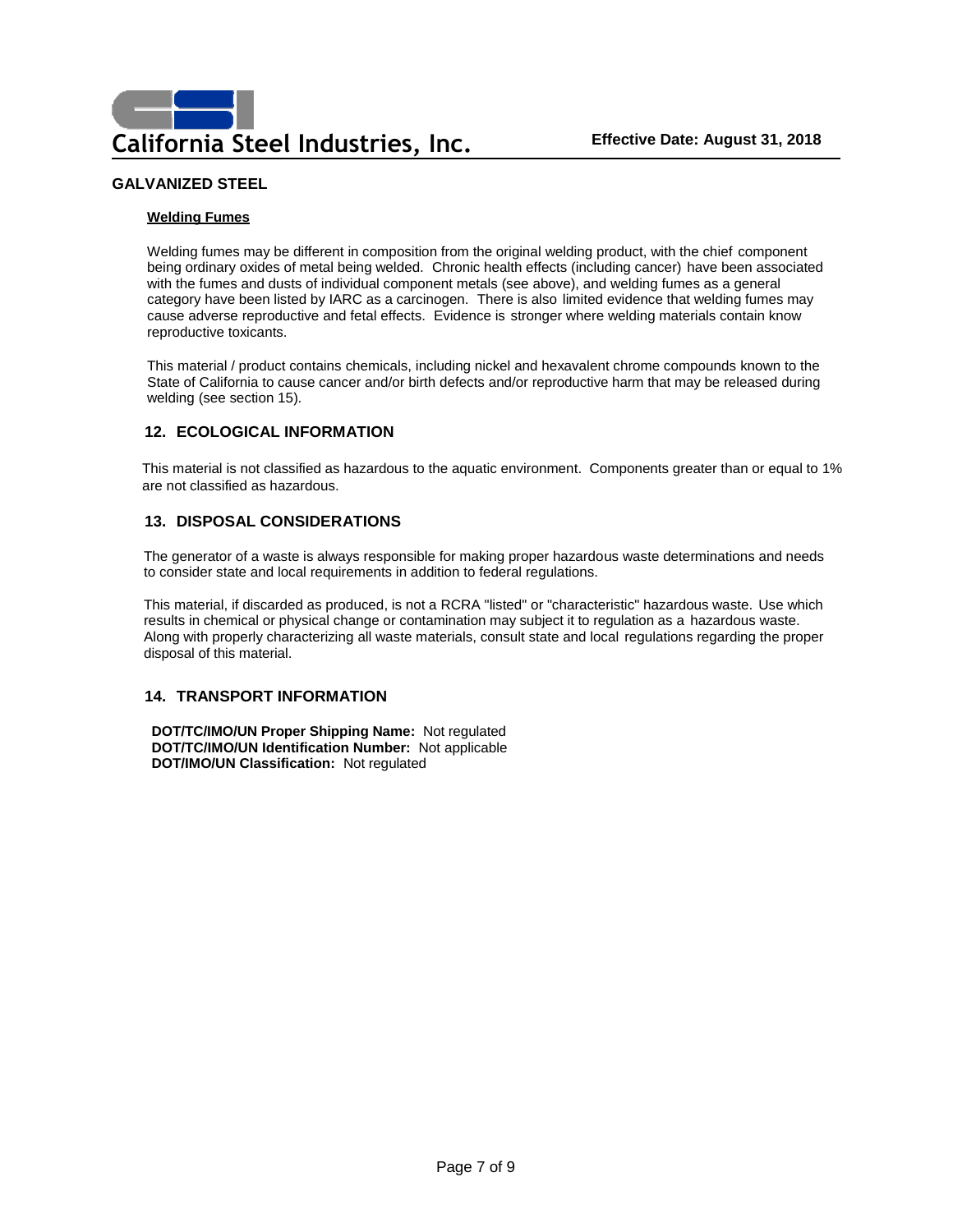# **GALVANIZED STEEL 15. REGULATORY INFORMATION**

**OSHA (Occupational Safety and Health Administration):** This material is considered to be non- hazardous as defined by the OSHA Hazard Communication Standard. However, dusts and fumes from this product may be hazardous as identified in Sections 3 and 11.

| Component         | <b>TSCA</b><br>Inventory | <b>DSL</b> | <b>SARA 313</b><br>(Deminimis) | <b>SARA</b><br>302 | <b>SARA</b><br>304 | <b>CERCLA</b><br><b>RQ</b> | <b>CAA 112(r)</b>                 | CA<br>Prop<br>65 |
|-------------------|--------------------------|------------|--------------------------------|--------------------|--------------------|----------------------------|-----------------------------------|------------------|
| Aluminum          | X                        | X          | X(1%)                          | ---                | ---                | ---                        | ---                               | ---              |
| Carbon            | X                        | X          | ---                            | ---                | ---                | ---                        |                                   | ---              |
| Chromium<br>Alloy | X                        | X          | X(1%)                          | ---                | X                  | 5000                       | X as<br>Chromium<br>Compounds     | ---              |
| Columbium         | X                        | X          | ---                            | ---                | ---                | ---                        | ---                               | ---              |
| Copper            | X                        | X          | X(1%)                          | ---                | X                  | 5000                       | ---                               | ---              |
| Iron              | X                        | X          | ---                            | ---                | ---                | ---                        | ---                               | ---              |
| Manganese         | X                        | X          | X(1%)                          | ---                | ---                | ---                        | X<br>as<br>Manganese<br>Compounds | ---              |
| Molybdenum        | X                        | X          | ---                            | ---                | ---                | ---                        | ---                               | ---              |
| Nickel            | X                        | X          | $X(0.1\%)$                     | ---                | X                  | 100                        | X as Nickel<br>Compounds          | X                |
| Nitrogen          | X                        | X          | ---                            | ---                | ---                | ---                        | ---                               | ---              |
| Phosphorous       | X                        | X          | X(1%)                          | X                  | X                  | 1                          | X                                 | ---              |
| Silicon           | X                        | X          | ---                            | ---                | ---                | ---                        | ---                               | ---              |
| Sulfur            | X                        | X          | ---                            | ---                | ---                | ---                        | ---                               | ---              |
| Titanium          | X                        | X          | ---                            | ---                | ---                | ---                        | ---                               | ---              |
| Vanadium          | X                        | X          | *X (1%)                        | ---                | ---                | ---                        | ---                               | ---              |
| Zinc              | X                        | X          | X(1%)                          | ---                | X                  | 1000                       | ---                               | ---              |

**\*Except when used in alloys**

.

**WARNING:** This product can expose you to chemicals including nickel, which is known to the State of California to cause cancer, and chromium (hexavalent compounds) from welding fumes, which is known to the State of California to cause cancer, birth defects or other reproductive harm. For more information, go to www.P65Warnings.ca.gov.

This product is typically coated with a chemical treatment comprised of chromium compounds to prevent oxidation. Hazards associated with exposure to these materials are not covered on this SDS. An accompanying SDS specific to the hazards associated with the coating material must be used in conjunction with this SDS. If the coating material SDS is not included with this SDS, contact California Steel Industries, Inc. for a copy of the specific Chemtreat solution SDS used to meet your specifications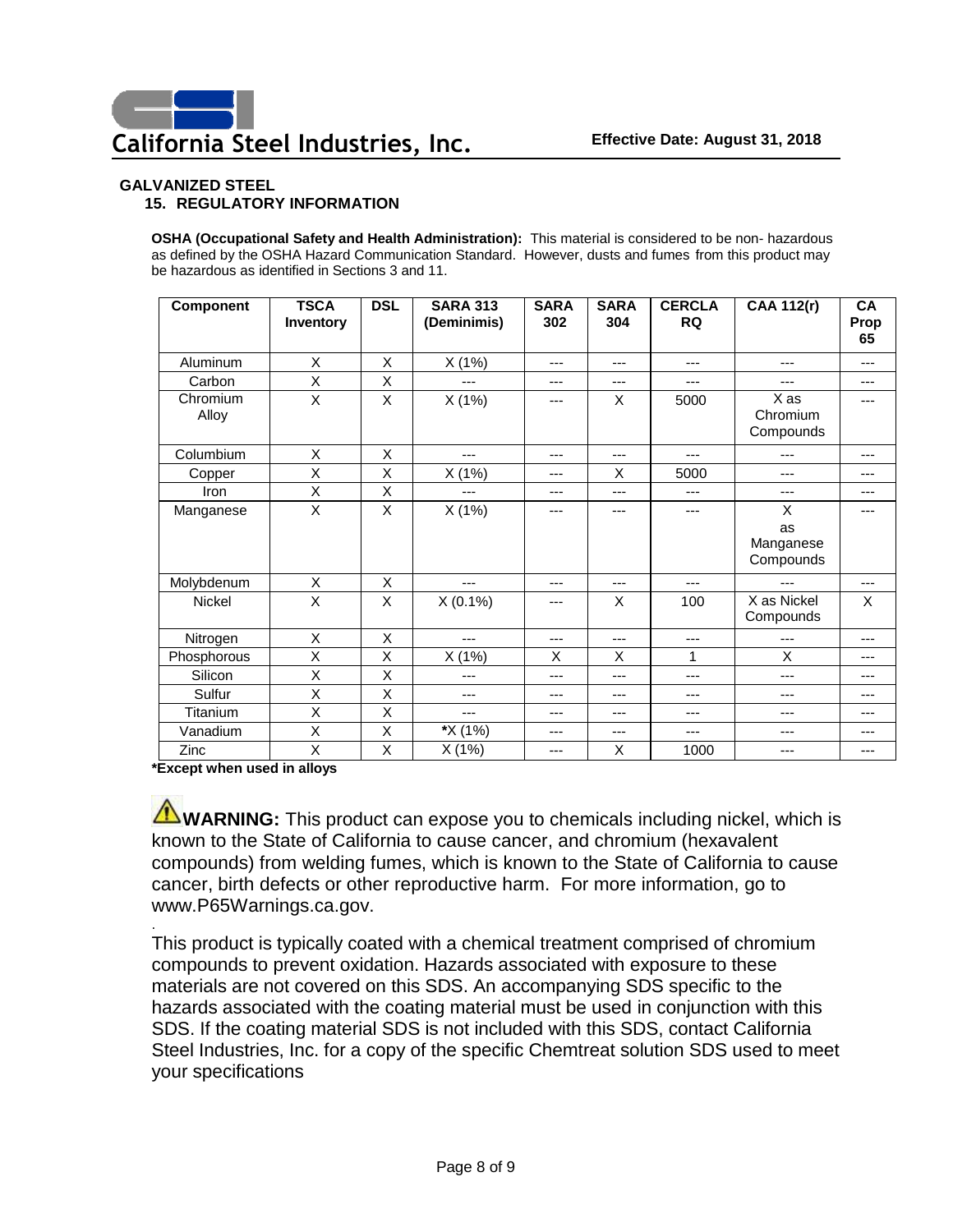**Sections 311/312**: This product has been reviewed according to the EPA "Hazard Categories" promulgated under Sections 311 and 312 of SARA Title III and is considered, under applicable definitions, to meet the following categories:

Acute: No Chronic: Yes Fire: No Pressure Hazard: No Reactivity: No

This material has not been identified as a carcinogen by NTP, IARC or OSHA.

### **NOTIFICATION PURSUANT TO EPCRA, 40 CFR PART 372.45**

This material contains toxic chemicals which are subject to the reporting requirements of Section 313 of Title III of the Superfund Amendments and Reauthorization Act of 1986 and 40 CFR part 372. The following chemicals contained in this material are subject to the reporting requirements of Section 313:

| <b>Chemical</b>    | <b>CAS Number</b> | <b>Typical Weight Percentage</b> |
|--------------------|-------------------|----------------------------------|
| Aluminum           | 7429-90-5         | $0.08$ max                       |
| Chromium Alloy     | 7440-47-3         | $0.10$ max                       |
| Copper             | 7440-50-8         | $0.25$ max                       |
| Manganese          | 7439-96-5         | $0.10 - 1.35$                    |
| <b>Nickel</b>      | 7440-02-0         | $0.10$ max                       |
| Phosphorus         | 7723-14-0         | $0.025$ max                      |
| Vanadium*          | 7440-62-2         | $0.04$ max                       |
| Zinc (from coating | 7440-66-6         | >99                              |

**\*Except when used in alloys**

### **16. Documentary Information and DISCLAIMER OF EXPRESSED AND IMPLIED WARRANTIES**

Issue Date: March 21, 2016 Previous Issue Date: November 18, 2013 Reason for Revision: Periodic review. No major changes

This product is typically coated with a chemical treatment comprised of chromium compounds to prevent oxidation. Hazards associated with exposure to these materials are not covered on this SDS. An accompanying SDS specific to the hazards associated with the coating material must be used with this SDS. If the coating material SDS is not included with this SDS, contact California Steel Industries, Inc. for a copy of the specific Chemtreat solution SDS used for your specifications.

Lead, cadmium, mercury, chromium VI, PBB' or PBDE's are not present in the steel sheet or zinc coating. Cr VI can be added as a surface treatment only upon customer direction; All other coating treatment options are ROHS, REACH and LBC (Living building Challenge) compliant. No 3TG (3TG = Tin, tungsten, tantalum, gold) elements are sourced, required, or contained necessary to the manufacture of CSI Galvanized steel products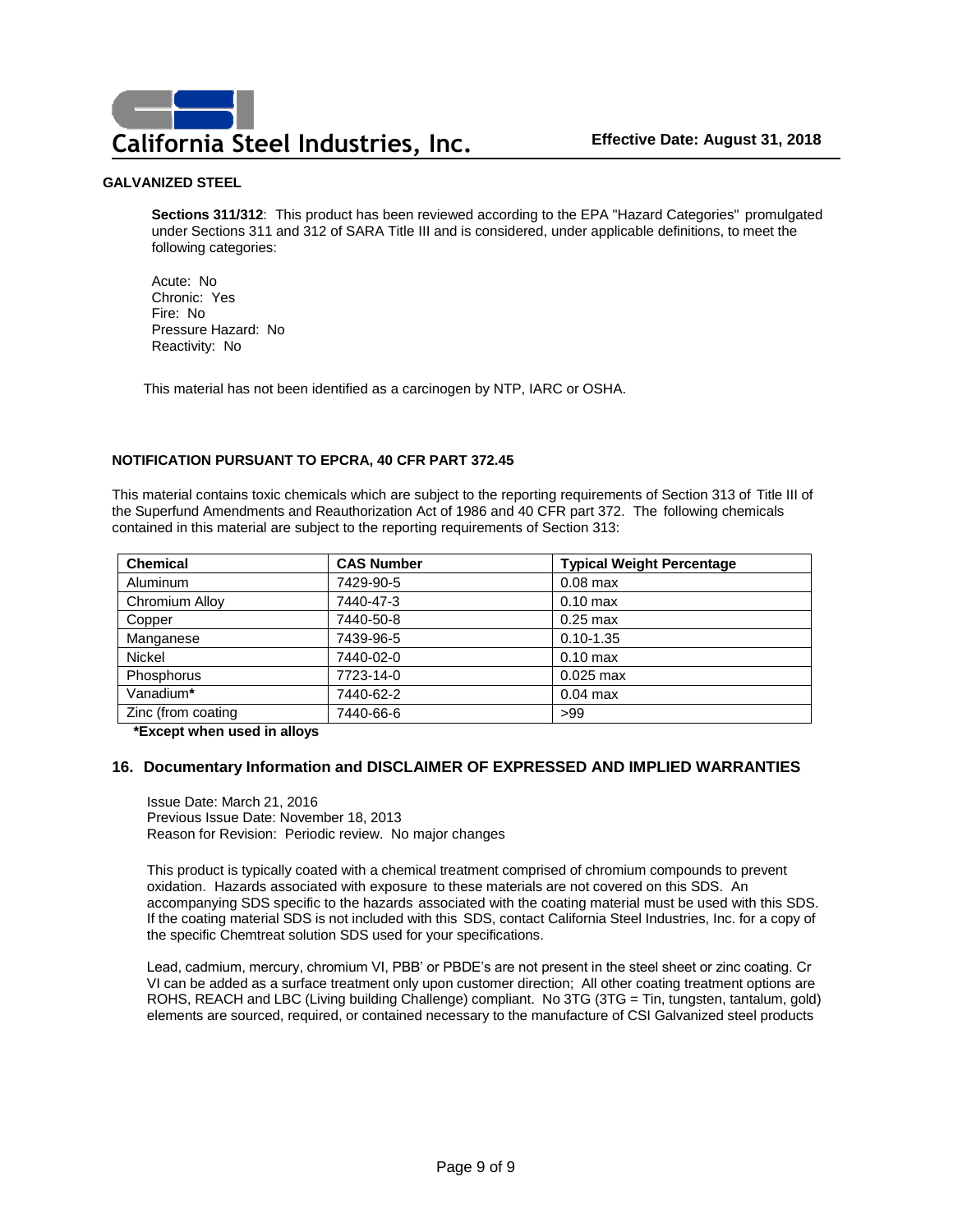

The information in this document is believed to be correct as of the date issued. **HOWEVER, NO WARRANTY OF MERCHANTABILITY, FITNESS FOR ANY PARTICULAR PURPOSE, OR ANY OTHER WARRANTY IS EXPRESSED OR IS TO BE IMPLIED REGARDING THE ACCURACY OR COMPLETENESS OF THIS INFORMATION, THE RESULTS TO BE OBTAINED FROM THE USE OF THIS INFORMATION OR THE PRODUCT, THE SAFETY OF THIS PRODUCT, OR THE HAZARDS RELATED TO ITS USE**. This information and product are furnished on the condition that the person receiving them shall make his own determination as to the suitability of the product for this particular purpose and on the condition that he assumes the risk of his use thereof.

AT THE DIRECTION OF THE CUSTOMER, THE FOLLOWING MATERIALS MAY BE APPLIED TO THE COIL. FOR FURTHER INFORMATION PLEASE CONTACT THE COATINGS MANUFACTURE FOR MORE INFORMATION:

Chemtall – Gardolene D-6812 Chemtall – Okemcoat F-2